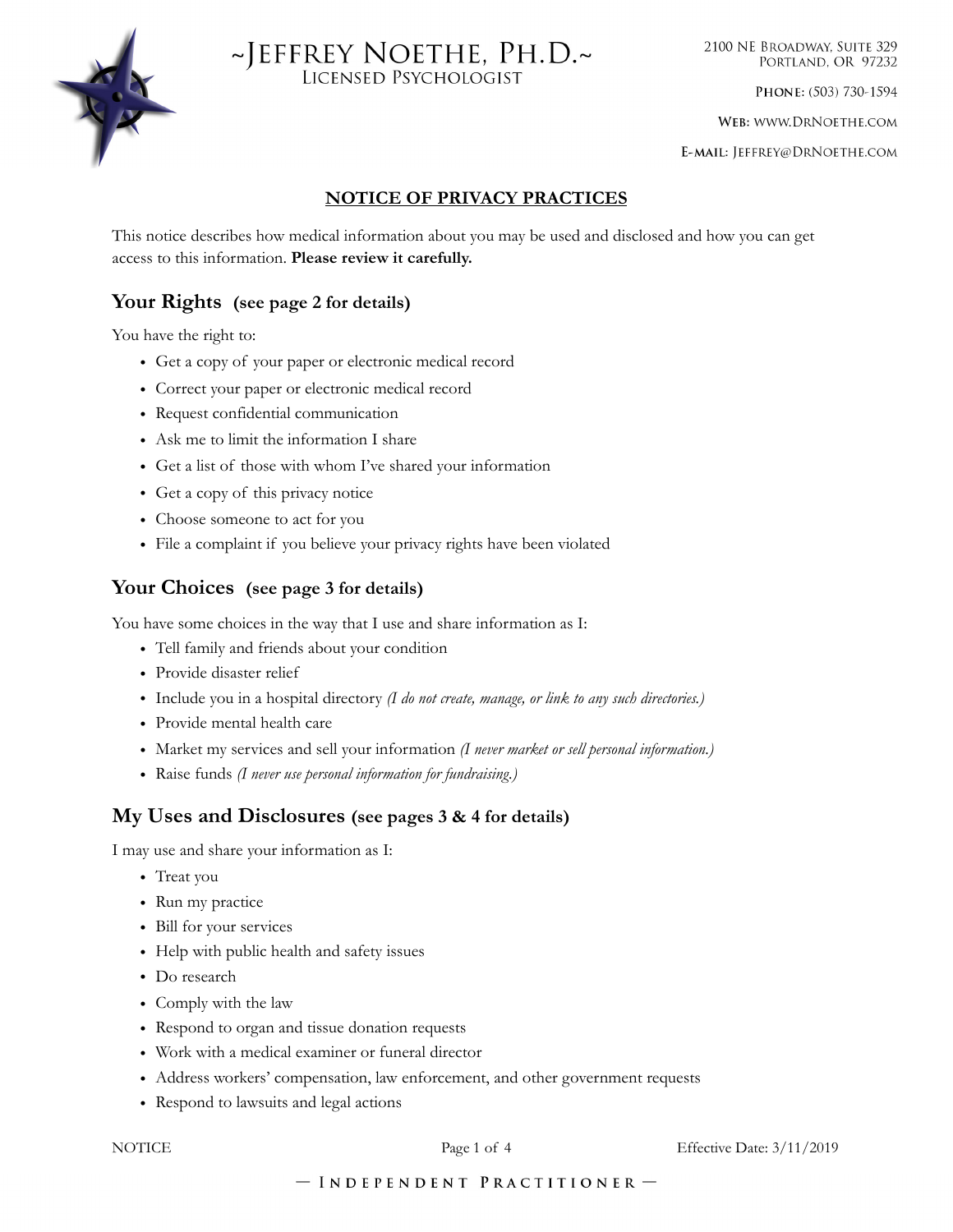# **Your Rights**

**When it comes to your health information, you have certain rights.** This section explains your rights and some of my responsibilities to help you.

## **Get an electronic or paper copy of your medical record**

- You can ask to see or get an electronic or paper copy of your medical record and other health information I have about you.
- I will provide a copy or a summary of your health information, usually within 30 days of your request. I may charge a reasonable, cost-based fee.

## **Ask me to correct your medical record**

- You can ask me to correct health information about you that you think is incorrect or incomplete.
- **•** I may say "no" to your request, but I'll tell you why in writing within 60 days.

## **Request confidential communications**

- You can ask me to contact you in a specific way (for example, home or office phone) or to send mail to a different address.
- I will say "yes" to all reasonable requests.

## **Ask me to limit what I use or share**

- You can ask me not to use or share certain health information for treatment, payment, or operations. I am not required to agree to your request, and I may say "no" if it would affect your care.
- If you pay for a service or health care item out-of-pocket in full, you can ask me not to share that information for the purpose of payment or my operations with your health insurer. I will say "yes" unless a law requires me to share that information.

## **Get a list of those with whom I've shared information**

- You can ask for a list (accounting) of the times I've shared your health information for six years prior to the date you ask, who I shared it with, and why.
- I will include all the disclosures except for those about treatment, payment, and health care operations, and certain other disclosures (such as any you asked me to make). I'll provide one accounting a year for free but will charge a reasonable, cost-based fee if you ask for another one within 12 months.

## **Get a copy of this privacy notice**

- You can ask for a paper copy of this notice at any time, even if you have agreed to receive the notice electronically.
- I will provide you with a paper copy promptly.

## **Choose someone to act for you**

- If you have given someone medical power of attorney or if someone is your legal guardian, that person can exercise your rights and make choices about your health information.
- I will make sure the person has this authority and can act for you before I take any action.

## **File a complaint if you feel your rights are violated**

- You can complain if you feel I have violated your rights by contacting me using the info on page 1.
- You can file a complaint with the U.S. Department of Health and Human Services Office for Civil Rights by sending a letter to 200 Independence Avenue, S.W., Washington, D.C. 20201, calling 1-877-696-6775, or visiting **www.hhs.gov/ocr/privacy/hipaa/complaints/.**
- I will not retaliate against you for filing a complaint.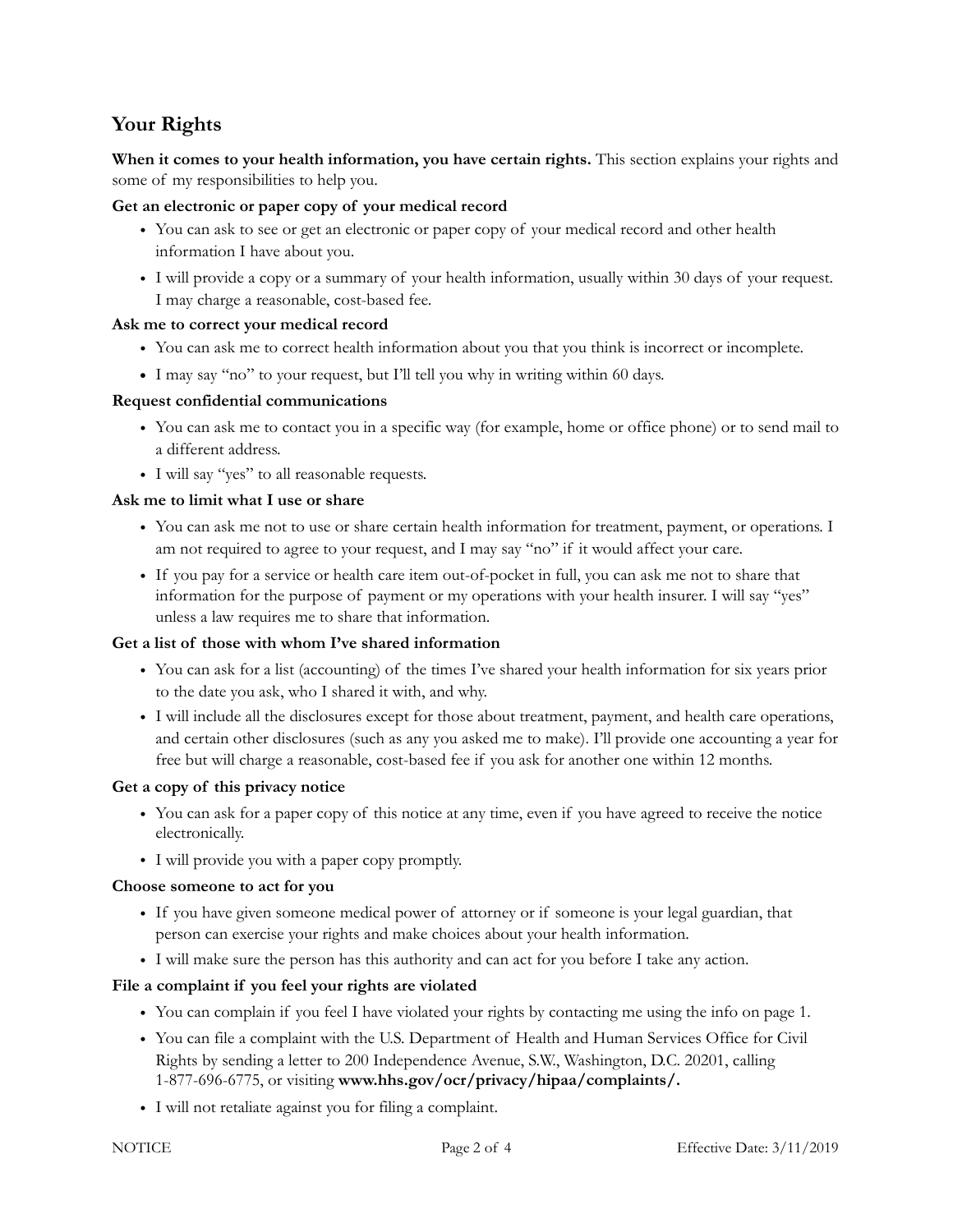## **Your Choices**

**For certain health information, you can tell me your choices about what I share.** If you have a clear preference for how I share your information in the situations described below, talk to me. Tell me what you want me to do, and I will follow your instructions.

In these cases, you have both the right and choice to tell me to:

- Share information with your family, close friends, or others involved in your care
- Share information in a disaster relief situation
- Include your information in a hospital directory *(I do not create, manage, or link to any such directories.)*

*If you are not able to tell me your preference, for example if you are unconscious, I may go ahead and share your information if I believe it is in your best interest. I may also share your information when needed to lessen a serious and imminent threat to health or safety.* 

In these cases I never share your information unless you give me written permission:

- Marketing purposes *(I never use personal information for marketing purposes.)*
- Sale of your information *(I never sell personal information.)*
- Most sharing of psychotherapy notes

In the case of fundraising:

• *I never use personal information for fundraising.*

## **My Uses and Disclosures**

#### **How do I typically use or share your health information?**

I typically use or share your health information in the following ways.

#### **Treat you**

I can use your health information and share it with other professionals who are treating you.

*Example: A doctor treating you for an injury asks another doctor about your overall health condition.*

#### **Run my practice**

I can use and share your health information to run my practice, improve your care, and contact you when necessary.

*Example: I use health information about you to manage your treatment and services.* 

#### **Bill for your services**

I can use and share your health information to bill and get payment from health plans or other entities.

*Example: I give information about you to your health insurance plan so it will pay for your services.* 

#### **How else can I use or share your health information?**

I am allowed or required to share your information in other ways – usually in ways that contribute to the public good, such as public health and research. I have to meet many conditions in the law before I can share your information for these purposes. For more information see: [www.hhs.gov/ocr/privacy/hipaa/](http://www.hhs.gov/ocr/privacy/hipaa/understanding/consumers/index.html) [understanding/consumers/index.html](http://www.hhs.gov/ocr/privacy/hipaa/understanding/consumers/index.html)**.** 

#### **Help with public health and safety issues**

I can share health information about you for certain situations such as:

- Preventing disease
- Helping with product recalls